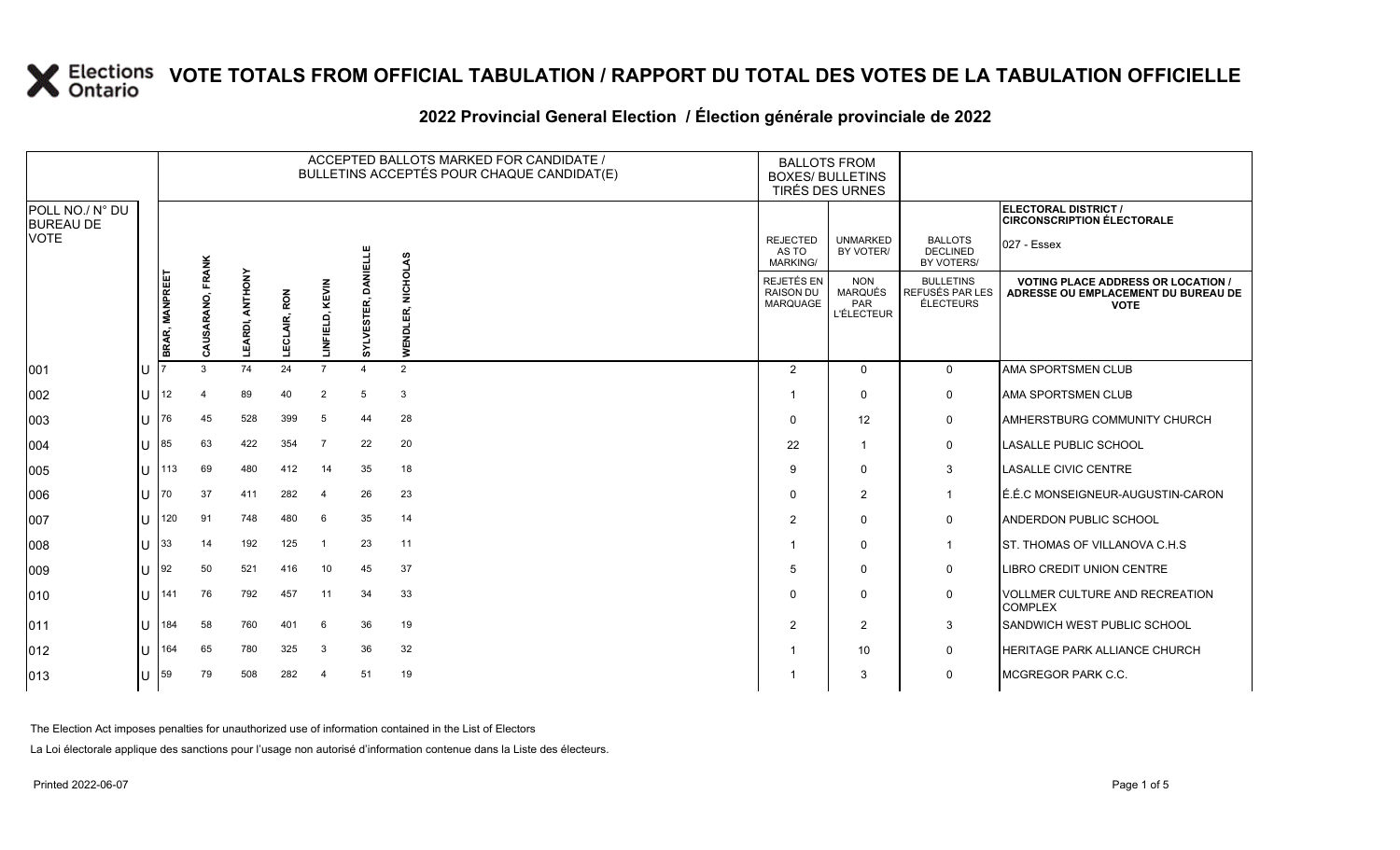|                                     |   | ACCEPTED BALLOTS MARKED FOR CANDIDATE /<br>BULLETINS ACCEPTÉS POUR CHAQUE CANDIDAT(E) |                       |                    |                 |                 |                        |                      |  | <b>BALLOTS FROM</b>                         | <b>BOXES/ BULLETINS</b><br>TIRÉS DES URNES        |                                                  |                                                                                                 |
|-------------------------------------|---|---------------------------------------------------------------------------------------|-----------------------|--------------------|-----------------|-----------------|------------------------|----------------------|--|---------------------------------------------|---------------------------------------------------|--------------------------------------------------|-------------------------------------------------------------------------------------------------|
| POLL NO./ N° DU<br><b>BUREAU DE</b> |   |                                                                                       |                       |                    |                 |                 |                        |                      |  |                                             |                                                   |                                                  | <b>ELECTORAL DISTRICT /</b><br><b>CIRCONSCRIPTION ÉLECTORALE</b>                                |
| VOTE                                |   |                                                                                       |                       |                    |                 |                 |                        |                      |  | <b>REJECTED</b><br>AS TO<br><b>MARKING/</b> | <b>UNMARKED</b><br>BY VOTER/                      | <b>BALLOTS</b><br><b>DECLINED</b><br>BY VOTERS/  | 027 - Essex                                                                                     |
|                                     |   | <b>BRAR, MANPREE</b>                                                                  | FRANK<br>डू<br>₹<br>õ | ANTHONY<br>LEARDI, | RON<br>LECLAIR, | LINFIELD, KEVIN | DANIELLE<br>SYLVESTER, | <b>NICHOLAS</b><br>Ξ |  | REJETÉS EN<br><b>RAISON DU</b><br>MARQUAGE  | <b>NON</b><br>MARQUÉS<br>PAR<br><b>L'ÉLECTEUR</b> | <b>BULLETINS</b><br>REFUSÉS PAR LES<br>ÉLECTEURS | <b>VOTING PLACE ADDRESS OR LOCATION /</b><br>ADRESSE OU EMPLACEMENT DU BUREAU DE<br><b>VOTE</b> |
| 014                                 |   | $U$ 81                                                                                | 34                    | 328                | 198             | 6               | 16                     | 19                   |  | 3                                           | $\mathbf{0}$                                      | $\mathbf 0$                                      | <b>ST. NICHOLAS MACEDONIAN ORTHODOX</b><br><b>CHURCH</b>                                        |
| 015                                 | U | -16                                                                                   | $\overline{4}$        | 75                 | 37              | 2               | 3                      | $\overline{2}$       |  | 4                                           | $\Omega$                                          | 0                                                | <b>SPRUCEWOOD SHORES ESTATE WINERY</b>                                                          |
| 016                                 | U | 15                                                                                    | 14                    | 71                 | 22              | 3               | 8                      | 3                    |  | 7                                           | $\mathbf 0$                                       | 0                                                | SPRUCEWOOD SHORES ESTATE WINERY                                                                 |
| 017                                 |   | $11 \, 124$                                                                           | 21                    | 176                | 135             | 3               | 18                     | 12                   |  | 0                                           | $\Omega$                                          | 0                                                | W.E.T.R.A.                                                                                      |
| 018                                 | U | 86                                                                                    | 89                    | 591                | 364             | 9               | 45                     | 29                   |  | 4                                           | $\mathbf{0}$                                      | 0                                                | HARROW COLCHESTER SOUTH C.C.                                                                    |
| 019                                 |   | $U$ 37                                                                                | 47                    | 269                | 139             | 8               | 27                     | 20                   |  | 0                                           | $\Omega$                                          | $\mathbf 0$                                      | <b>ST. ANTHONY CATHOLIC ELEMENTARY</b><br><b>SCHOOL</b>                                         |
| 020                                 | U | 140                                                                                   | 58                    | 244                | 125             | 2               | 13                     | 10                   |  | 0                                           | $\Omega$                                          | $\mathbf{1}$                                     | <b>COOPER'S HAWK VINEYARDS</b>                                                                  |
| 021                                 | U | 199                                                                                   | 85                    | 815                | 324             | 6               | 27                     | 26                   |  |                                             | $\overline{4}$                                    | $\mathbf 0$                                      | <b>LAKESHORE ST. ANDREWS</b>                                                                    |
| 022                                 | U | $ 42\rangle$                                                                          | 37                    | 301                | 128             | 3               | 27                     | $\overline{7}$       |  | $\overline{2}$                              | $\Omega$                                          | $\mathbf 0$                                      | BETHEL-MAIDSTONE UNITED CHURCH                                                                  |
| 023                                 | U | 18                                                                                    | 14                    | 87                 | 90              | 3               | 5                      | 6                    |  | 0                                           | 0                                                 | $\mathbf 1$                                      | <b>VISCOUNT ESTATES</b>                                                                         |
| 024                                 |   | $U$ 33                                                                                | 36                    | 234                | 199             | 2               | 28                     | 12                   |  |                                             | -1                                                | 0                                                | ROYAL CANADIAN LEGION #201                                                                      |
| 025                                 | U | 99                                                                                    | 112                   | 865                | 514             | 14              | 74                     | 33                   |  | $\overline{2}$                              | 6                                                 | 2                                                | <b>IESSEX CENTRE SPORTS COMPLEX</b>                                                             |
| 026                                 |   | U 69                                                                                  | 111                   | 434                | 240             | $\overline{4}$  | 17                     | 16                   |  | $\overline{2}$                              |                                                   | 2                                                | <b>GROVEDALE ARTS &amp; CULTURE CENTRE</b>                                                      |

### **2022 Provincial General Election / Élection générale provinciale de 2022**

The Election Act imposes penalties for unauthorized use of information contained in the List of Electors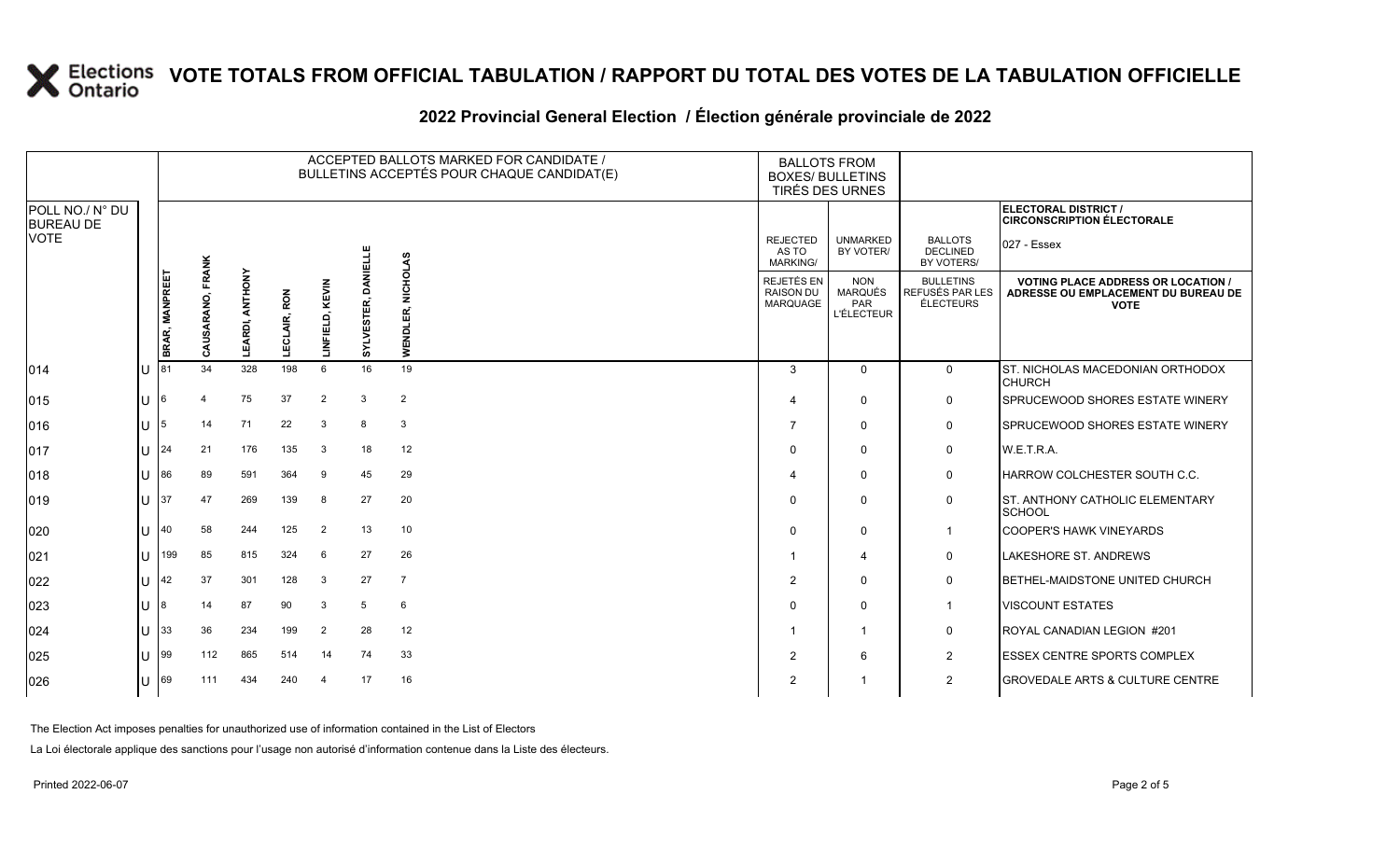|                                     |                      |            |     |     |     |                         |               | ACCEPTED BALLOTS MARKED FOR CANDIDATE /<br>BULLETINS ACCEPTÉS POUR CHAQUE CANDIDAT(E) | <b>BALLOTS FROM</b><br><b>BOXES/ BULLETINS</b><br>TIRÉS DES URNES |                              |                                                 |                                                           |                               |                                            |                                                          |                                                  |
|-------------------------------------|----------------------|------------|-----|-----|-----|-------------------------|---------------|---------------------------------------------------------------------------------------|-------------------------------------------------------------------|------------------------------|-------------------------------------------------|-----------------------------------------------------------|-------------------------------|--------------------------------------------|----------------------------------------------------------|--------------------------------------------------|
| POLL NO./ N° DU<br><b>BUREAU DE</b> |                      |            |     |     |     |                         |               |                                                                                       |                                                                   |                              |                                                 | ELECTORAL DISTRICT /<br><b>CIRCONSCRIPTION ÉLECTORALE</b> |                               |                                            |                                                          |                                                  |
| <b>VOTE</b>                         |                      |            |     |     |     |                         | DANIELLE      |                                                                                       | <b>REJECTED</b><br>AS TO<br><b>MARKING/</b>                       | <b>UNMARKED</b><br>BY VOTER/ | <b>BALLOTS</b><br><b>DECLINED</b><br>BY VOTERS/ | 027 - Essex                                               |                               |                                            |                                                          |                                                  |
|                                     |                      |            |     |     |     |                         | BRAR, MANPREE | FRANK<br>SARANO,<br>₹<br>σ                                                            | ANTHONY<br>LEARDI,                                                | <b>LECLAIR, RON</b>          | KEVIN<br>LINFIELD,                              | SYLVESTER,                                                | <b>NICHOLAS</b><br>Ń<br>WENDL | REJETÉS EN<br><b>RAISON DU</b><br>MARQUAGE | <b>NON</b><br><b>MARQUÉS</b><br>PAR<br><b>L'ÉLECTEUR</b> | <b>BULLETINS</b><br>REFUSÉS PAR LES<br>ÉLECTEURS |
| 027                                 |                      | $U$ 183    | 140 | 973 | 410 | 6                       | 35            | 38                                                                                    | 3                                                                 | $\overline{1}$               | $\mathbf 0$                                     | ST. ANNE CATHOLIC HIGH SCHOOL                             |                               |                                            |                                                          |                                                  |
| 028                                 | U                    | <b>157</b> | 79  | 322 | 176 | $\overline{7}$          | 16            | 21                                                                                    |                                                                   |                              | 0                                               | <b>LAKESIDE PARK</b>                                      |                               |                                            |                                                          |                                                  |
| 029                                 | $\lfloor \rfloor$ 39 |            | 113 | 310 | 181 | 6                       | 24            | 29                                                                                    | 3                                                                 | $\overline{2}$               | 0                                               | KINGSVILLE COMMUNITY CHURCH                               |                               |                                            |                                                          |                                                  |
| 030                                 |                      | $11$ 175   | 167 | 930 | 534 | 12                      | 50            | 51                                                                                    | 0                                                                 | -1                           | 0                                               | <b>ATLAS TUBE RECREATION CENTRE</b>                       |                               |                                            |                                                          |                                                  |
| 031                                 | U                    | <b>38</b>  | 81  | 170 | 141 | 2                       | 4             | 9                                                                                     | $\Omega$                                                          | 0                            | $\mathbf 0$                                     | UNICO COMMUNITY CENTRE                                    |                               |                                            |                                                          |                                                  |
| 033                                 | $U$ 60               |            | 72  | 269 | 128 | 2                       | 6             | 16                                                                                    |                                                                   | $\Omega$                     | 0                                               | KINGSVILLE ARENA                                          |                               |                                            |                                                          |                                                  |
| 034                                 | U                    | 137        | 27  | 178 | 99  | $\overline{\mathbf{1}}$ | 5             | 9                                                                                     | 0                                                                 | -1                           | $\mathbf 0$                                     | <b>BELLE RIVER UNITED CHURCH</b>                          |                               |                                            |                                                          |                                                  |
| 035                                 | U                    | 55         | 132 | 608 | 297 | 6                       | 29            | 24                                                                                    |                                                                   | $\overline{2}$               | $\mathbf 0$                                     | <b>RIDGEVIEW PARK COTTAM</b>                              |                               |                                            |                                                          |                                                  |
| 036                                 | $U$  87              |            | 111 | 553 | 296 | 9                       | 58            | 19                                                                                    | $\overline{2}$                                                    | 3                            | $\mathbf 1$                                     | LIBRO COMMUNITY CENTRE AND LIBRARY                        |                               |                                            |                                                          |                                                  |
| 037                                 | U                    | 109        | 88  | 412 | 334 | $\overline{4}$          | 34            | 21                                                                                    |                                                                   | -1                           | $\overline{4}$                                  | IST. SIMON & ST. JUDE PARISH HALL                         |                               |                                            |                                                          |                                                  |
| 038                                 | U                    | 69         | 214 | 530 | 175 | 5                       | 12            | 24                                                                                    | 2                                                                 | $\overline{2}$               | 0                                               | OLINDA-RUTHVEN UNITED CHURCH                              |                               |                                            |                                                          |                                                  |
| 039                                 |                      | $U$ 25     | 34  | 234 | 91  | 2                       | 21            | 6                                                                                     | 0                                                                 | 3                            | 3                                               | NEW LIFE PENTECOSTAL ASSEMBLY                             |                               |                                            |                                                          |                                                  |
| 700                                 | U                    |            |     |     |     |                         |               | COMBINED WITH 701 / COMBINÉ À 701                                                     |                                                                   |                              |                                                 |                                                           |                               |                                            |                                                          |                                                  |
| 701                                 |                      | U 12       | 3   | 35  | 14  | $\mathbf 0$             | 3             | $\overline{7}$                                                                        | $\mathbf 0$                                                       | $\Omega$                     | $\mathbf 0$                                     | <b>SEASONS AMHERSTBURG</b>                                |                               |                                            |                                                          |                                                  |
|                                     |                      |            |     |     |     |                         |               |                                                                                       |                                                                   |                              |                                                 |                                                           |                               |                                            |                                                          |                                                  |

#### **2022 Provincial General Election / Élection générale provinciale de 2022**

The Election Act imposes penalties for unauthorized use of information contained in the List of Electors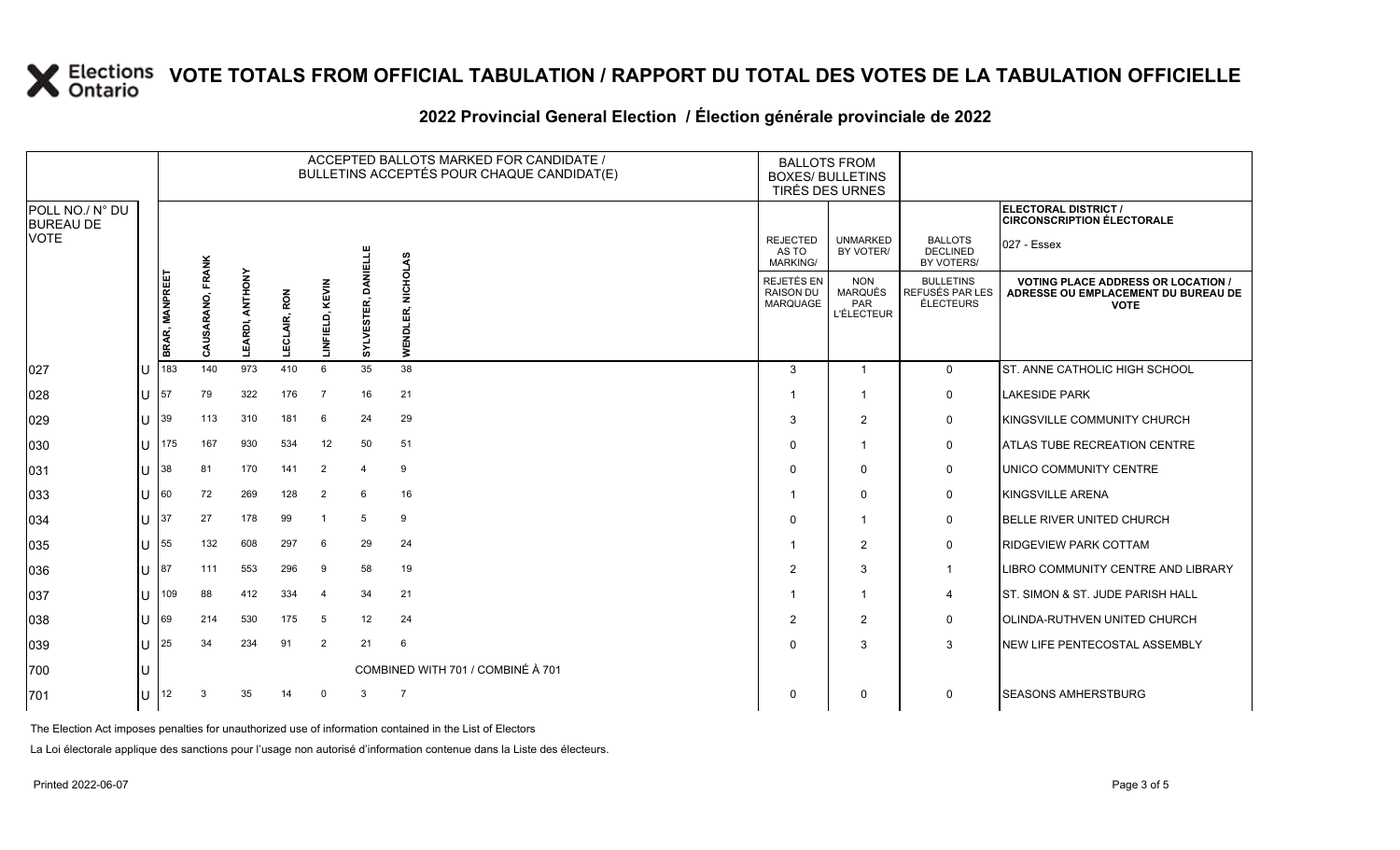#### **2022 Provincial General Election / Élection générale provinciale de 2022**

|                                     |     |                |                  |                        |                     |                 | ACCEPTED BALLOTS MARKED FOR CANDIDATE /<br>BULLETINS ACCEPTÉS POUR CHAQUE CANDIDAT(E) | <b>BALLOTS FROM</b><br><b>BOXES/ BULLETINS</b><br>TIRÉS DES URNES |                                             |                                                          |                                                         |                                                                                                 |
|-------------------------------------|-----|----------------|------------------|------------------------|---------------------|-----------------|---------------------------------------------------------------------------------------|-------------------------------------------------------------------|---------------------------------------------|----------------------------------------------------------|---------------------------------------------------------|-------------------------------------------------------------------------------------------------|
| POLL NO./ N° DU<br><b>BUREAU DE</b> |     |                |                  |                        |                     |                 |                                                                                       |                                                                   |                                             |                                                          |                                                         | ELECTORAL DISTRICT /<br><b>CIRCONSCRIPTION ÉLECTORALE</b>                                       |
| <b>VOTE</b>                         |     |                |                  |                        |                     |                 |                                                                                       | ဖ<br>Š                                                            | <b>REJECTED</b><br>AS TO<br><b>MARKING/</b> | <b>UNMARKED</b><br>BY VOTER/                             | <b>BALLOTS</b><br><b>DECLINED</b><br>BY VOTERS/         | 027 - Essex                                                                                     |
|                                     |     | BRAR, MANPREET | CAUSARANO, FRANK | <b>LEARDI, ANTHONY</b> | <b>LECLAIR, RON</b> | LINFIELD, KEVIN | DANEI<br>ESTER,                                                                       |                                                                   | REJETÉS EN<br><b>RAISON DU</b><br>MARQUAGE  | <b>NON</b><br><b>MARQUÉS</b><br>PAR<br><b>L'ÉLECTEUR</b> | <b>BULLETINS</b><br>REFUSÉS PAR LES<br><b>ÉLECTEURS</b> | <b>VOTING PLACE ADDRESS OR LOCATION /</b><br>ADRESSE OU EMPLACEMENT DU BUREAU DE<br><b>VOTE</b> |
| 702                                 | IU  |                |                  |                        |                     |                 | m.                                                                                    | COMBINED WITH 707 / COMBINÉ À 707                                 |                                             |                                                          |                                                         |                                                                                                 |
| 703                                 | ΙU  |                |                  |                        |                     |                 |                                                                                       | COMBINED WITH 704 / COMBINÉ À 704                                 |                                             |                                                          |                                                         |                                                                                                 |
| 704                                 | lu  |                | 2                | 25                     | 14                  | -1              | $\mathbf 0$                                                                           |                                                                   | $\Omega$                                    | $\mathsf{O}$                                             | 0                                                       | ILER LODGE L.T.C. HOME                                                                          |
| 705                                 | Iυ. | 18             | $\overline{1}$   | 17                     | 22                  | $\mathbf 0$     | 5                                                                                     | $\overline{2}$                                                    | $\Omega$                                    | $\mathbf 0$                                              | 0                                                       | LA CHAUMIERE RET. RES.                                                                          |
| 706                                 | lu  | 21             | 2                | 49                     | 19                  | 3               | $\mathbf{0}$                                                                          | $\overline{1}$                                                    | $\Omega$                                    | $\mathbf 0$                                              | $\overline{1}$                                          | <b>SOUTHGATE VILLAGE</b>                                                                        |
| 707                                 | Iп  | 25             |                  | 22                     | 15                  | $\mathbf 0$     | 3                                                                                     | $\overline{2}$                                                    | $\Omega$                                    |                                                          | $\mathbf 0$                                             | CHARTWELL ROYAL OAK LONGTERM CARE<br>RES.                                                       |
| 708                                 | Iυ  |                |                  |                        |                     |                 |                                                                                       | COMBINED WITH 710 / COMBINÉ À 710                                 |                                             |                                                          |                                                         |                                                                                                 |
| 709                                 | Iυ  |                |                  |                        |                     |                 |                                                                                       | COMBINED WITH 705 / COMBINÉ À 705                                 |                                             |                                                          |                                                         |                                                                                                 |
| 710                                 | IΠ  | 34             | 6                | 36                     | 18                  | - 1             | 5                                                                                     | 3                                                                 | 3                                           | 3                                                        | $\overline{1}$                                          | COUNTRY VILLAGE HOMES - WOODSLEE                                                                |
| $ 711$                              | Iυ  |                |                  |                        |                     |                 |                                                                                       | COMBINED WITH 706 / COMBINÉ À 706                                 |                                             |                                                          |                                                         |                                                                                                 |
| ADV001                              |     | 49             | 41               | 355                    | 208                 | $\overline{2}$  | 10                                                                                    | 17                                                                |                                             | $\mathbf 0$                                              | 0                                                       | FORMER SUN PARLOUR SCHOOL -2022                                                                 |
| ADV002                              |     | 180            | 126              | 1084                   | 696                 | 8               | 40                                                                                    | 41                                                                | 24                                          | $\mathbf 0$                                              | 0                                                       | FORMER SUN PARLOUR SCHOOL -2022                                                                 |
| ADV003                              |     | 137            | 52               | 1182                   | 573                 | 8               | 42                                                                                    | 28                                                                | 3                                           | $\overline{7}$                                           | $\mathbf{3}$                                            | <b>AMHERSTBURG COMMUNITY SERVICES</b>                                                           |
| ADV004                              |     | 70             | 58               | 574                    | 285                 | - 7             | 23                                                                                    | 16                                                                |                                             | $\overline{2}$                                           | 0                                                       | HARROW COLCHESTER SOUTH C.C.                                                                    |

The Election Act imposes penalties for unauthorized use of information contained in the List of Electors